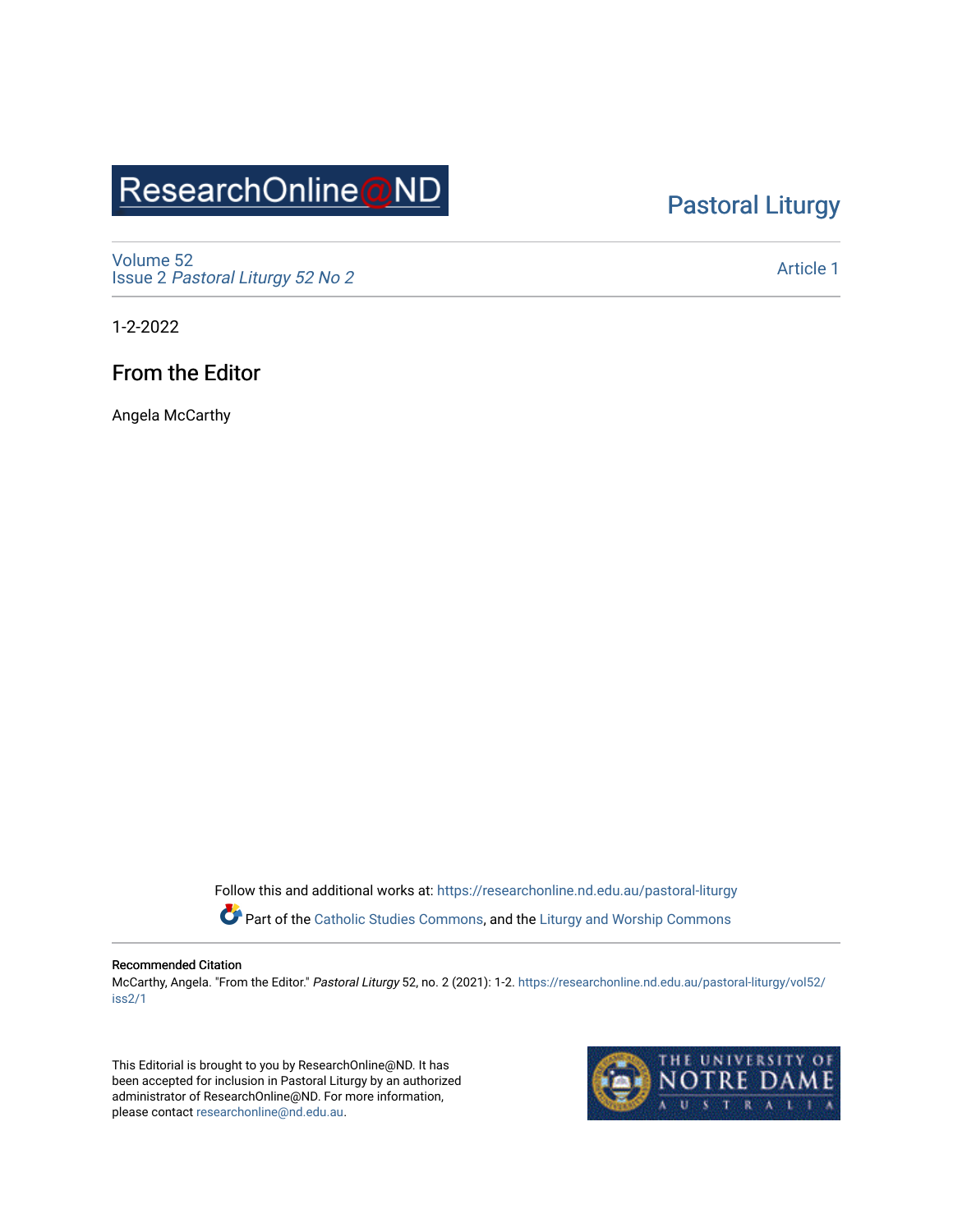## **From the Editor**

Moving into the season of Lent could offer us consolation during this time of pandemic as well as deep uncertainty. This is said from a position of hope: hope that we survive this pandemic, hope that our communities will further develop strong ways to help each other, and hope in the resurrection, that we see evidence of the resurrection in all that we do. One of the aspects of uncertainty is the trust in God that is required of us as Christians. This can be a difficult proposition, but God is willing! How our liturgies continue in these difficult times is yet to be seen but hopefully the celebration of Easter in all its glory will not be denied to us.

We are now leading up to the second Assembly of the Plenary Council. The bishops have decided that this must be face to face and if we cannot meet in July as planned it will be postponed until we can meet in Sydney. The first Assembly was fruitful in many ways but very arduous work online for extended times. This all overlaps with the 2023 Synod too which will hopefully be possible as the pandemic becomes less critical. "For a Synodal Church: Communion, Participation and Mission" is the focus and parishes are asked to consider these questions. By the time this issue is available we hope that many will have made submissions. More things to hope for!

Music for Lent abounds in many collections but for this Lent I was looking for something special. OCP published the complete works of James Quinn SJ in 2017 so I worked through the Lenten selection. Quinn's texts are very beautiful and I was keen to use "Christ's Banner Guides Us on Christ's Way". It is set to the Gonfalon Royal melody, has 7 verses and would be liturgically useful but the issue is that it cannot be purchased as a music download. In our current copyright climate this is indeed a drawback as parishes wish to purchase material via download to be compliant and respect the composers and publishers.

Another collection that was published in 2015 is "We Contemplate the Mystery" by Michael Joncas. The texts are beautiful and deeply poetic and they are accompanied by commentaries on the Lectionary readings which is appreciated by music leadership groups choosing appropriate music. The melodies are a surprise because they are not the usual fare from Joncas but rather traditional melodies. For example, "The Crowds Who Cried Hosanna" is set to Passion Chorale. Very singable but unusual. Another example is "From Dust We Came, to Dust Return" set to the melody of Old Hundred Seventh. As a further twist, Scott Crandal has set it to his own original music which he describes as 'giving musical wings to this expansive text'. There is a key change in the middle which lifts it out of predictability but is still very singable. For those parishes who do not use a hymnal but use a variety of works and purchase them as digital downloads this is very accessible. [https://www.ocp.org/30146715](https://protect-au.mimecast.com/s/xdagCJyBPqf835PvULN50z?domain=ocp.org)

[https://www.zealmusicpublishing.com/from-dust-we-came-to-dust-return](https://protect-au.mimecast.com/s/mnw2CK1D6Zcqzm0NUpAgly?domain=zealmusicpublishing.com)

Our first article in this issue reflects upon *Traditionis Custodes*. Mary-Anne Lumley is the liturgist for John XXIII College in Perth, Western Australia. The essential message of the latest *motu proprio* from Pope Francis is a limitation on the use of the Tridentine Mass and Lumley examines the issue with reference to other documents and various opinions. The real question is of unity within the liturgical practice of the Church and respect for the teachings of Vatican II.

Our second article is part 1 or a two-part contribution by a new academic, Samantha Wegner. This is an exceptionally well written and well documented position on the Vigil within the Order of Christian Funerals. Wegner completed this work in part fulfilment of the requirements for a Master of Theology Studies at the Australian Catholic University. Such a